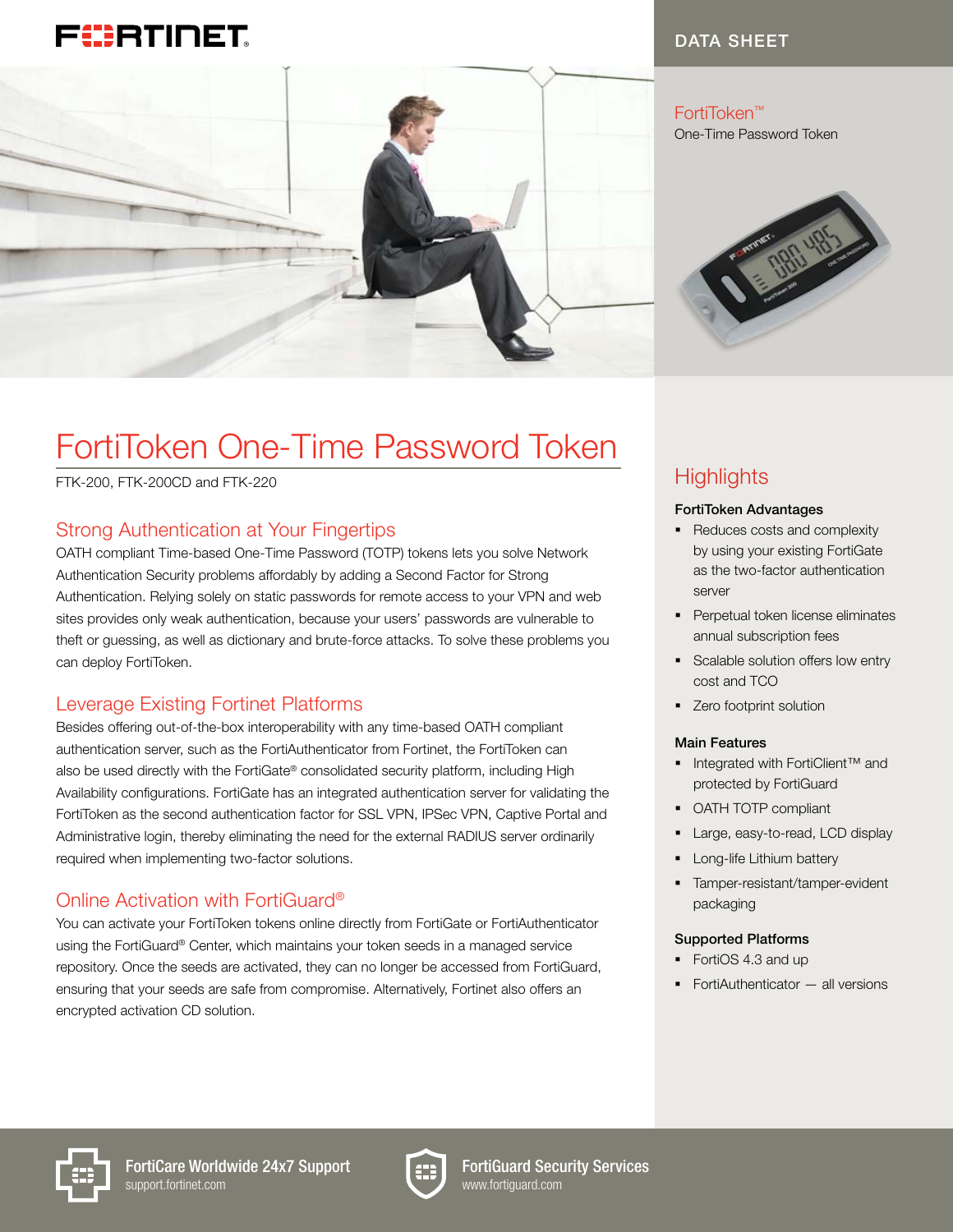# HIGHLIGHTS

### FortiToken 200/200CD

The OATH compliant, time-based One-Time Password (OTP) FortiToken 200 is part of Fortinet's broad and flexible two-factor authentication offering; it is a small, keychain-sized device that offers real mobility and flexibility for the end-user. There is no client software to install; simply press the button and the FortiToken 200 generates and displays a secure one-time password every 60 seconds to verify user identity for access to critical networks and applications. The big LCD screen of the rugged FortiToken 200 is much easier to read than other OTP tokens and there is an indicator on the screen displaying the time left until the next OTP generation.

FortiToken 200CD tokens are shipped with an encrypted activation CD for the ultimate in OTP token seed security.





# FortiToken 220

The FortiToken 220 OTP token is a mini credit card form factor token. The card can be shipped with a precut hole for key ring application. Its sleek and slim design fits neatly into your wallet.

# **SPECIFICATIONS**

|                                      | FORTITOKEN 200/200CD              | <b>FORTITOKEN 220</b>                                                  |
|--------------------------------------|-----------------------------------|------------------------------------------------------------------------|
| <b>Onboard Security Algorithm</b>    |                                   | OATH-TOTP (RFC6238)                                                    |
| OTP Spec                             |                                   | 60 seconds SHA-                                                        |
| Component                            | 6-digit high contrast LCD display | Built-in button, 6-character LCD screen, Globally unique serial number |
| Dimensions (Length x Width x Height) | 61.5 x 27.5 x 11.5mm              | 68 x 38 x 1 mm                                                         |
| Hardware Certification               | RoHS Compliant                    | RoHS, CE, FCC (certificates pending)                                   |
| <b>Operating Temperature</b>         | 14-122°F (-10-50°C                | 32-122°F (0-50°C)                                                      |
| Storage Temperature                  | -4–158°F (-20–70°C)               | 14-140°F (-10-60°C)                                                    |
| Water-Resistant                      |                                   | IP54 (Ingress Protection)                                              |
| Casing                               |                                   | Hard Molded Plastic (ABS) Tamper-Evident                               |
| Secure Storage Medium                |                                   |                                                                        |
| <b>Battery Type</b>                  |                                   | Standard Lithium Battery                                               |
| <b>Battery Lifetime</b>              |                                   |                                                                        |
| »mization Available                  |                                   | Casing Color.                                                          |
| Customizations are quantity-based    |                                   |                                                                        |

#### PLATFORM SCALABILITY

| FortiToken scalability for specific platforms can be found in the Fortinet Product Matrix located at http://www.fortinet.com/sites/default/files/productdatasheets/Fortinet_Product_Matrix.pdf |  |
|------------------------------------------------------------------------------------------------------------------------------------------------------------------------------------------------|--|
|                                                                                                                                                                                                |  |